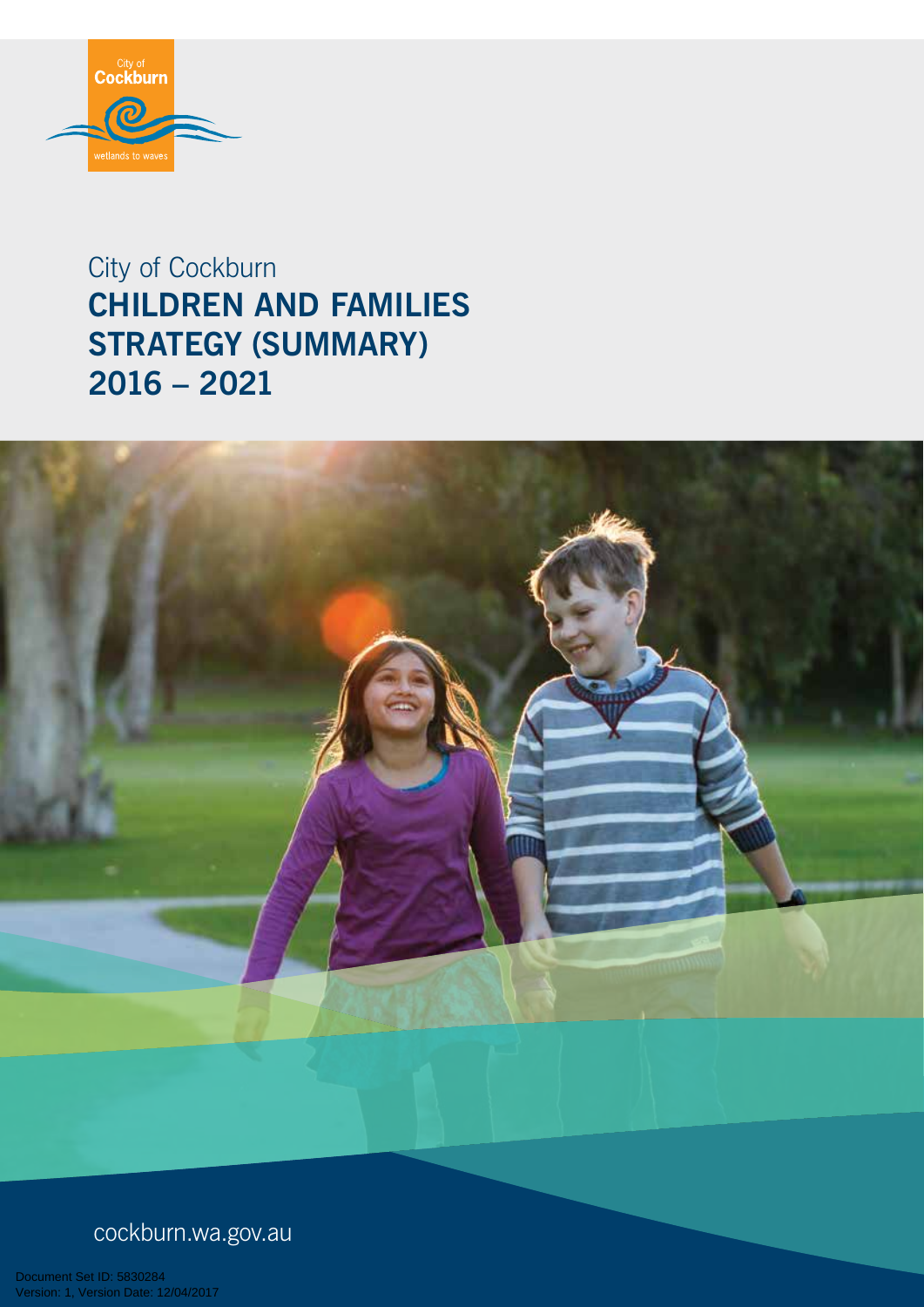

#### Message From The Mayor

The Children and Families Strategy 2016 – 2021 sets the City's direction and lists what strategies we will use to achieve positive outcomes for children and families living in Cockburn. We have a vision that children and families in the City will enjoy safe and equitable access to places, activities and support that enable them to thrive.

To develop this strategy, we spoke with children, parents and caregivers who live in the City of Cockburn. We were pleased to hear that overall, children and families are positive about living in the City of Cockburn and they enjoy the activities, events, facilities, and programs that we provide for families. Children told us that they enjoy playing with their friends and that outdoor spaces and child-friendly facilities are important to them; they want them to be affordable, exciting and well maintained. Parents told us that safe, connected communities are important and that they want a stronger focus on local spaces, events and enhancing play-provision and amenities in our parks. We also know that families can become isolated and that we need to work in partnership with other services in the City to make sure that *all*  children and families reach their full potential.

Information from our community, together with background research and a review of existing services was used to guide the development of the vision, outcomes and strategies for this strategy.

We look forward to working with our community over the next five years to ensure that children and families living in Cockburn access places, activities and support that enable them to flourish.

Logan Howlett.

Logan K Howlett JP Mayor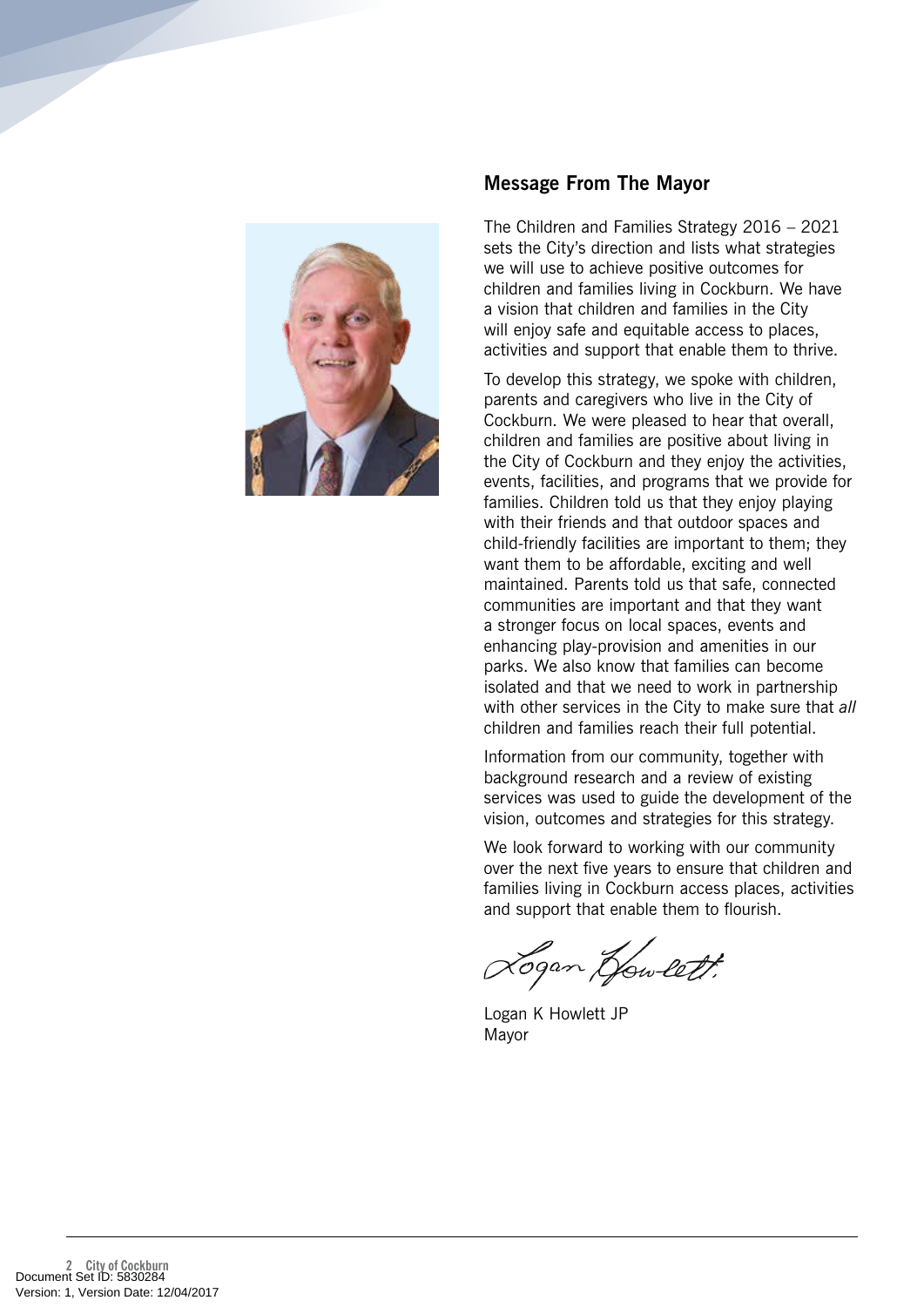

## KEY ACHIEVEMENTS

The City of Cockburn is recognised as a leading provider of services for children and families and well regarded for responding to community needs. The Children's Services Strategic Plan that covered the past five years (2010 – 2015) had six outcomes and the City made significant progress toward achieving these outcomes over this period.

Key achievements included:

- 1. Building Bibra Lake Regional Playground
- 2. Providing the well-attended Froggy's Fun on the Green initiative
- 3. Delivering activities and programs to support families of young children, such as My Time and the Family Dance
- 4. Coordinating a Children's Reference Group to involve children in planning and decision-making
- 5. Developing an integrated service model at the Cockburn Health and Community facility
- 6. Investing in the new collective impact initiative – Connecting Community for Kids

The City's achievements attracted key awards during this period:

2013 Children's Environment and Health Local Government Report Card Project – Best in WA and winner of 4 category awards:

Childcare design and placement

Smoke-free environment

Prevention of disease

Child health and development

2014 Children's Environment and Health Local Government Report Card Project – Won the Childcare Centre Design and Placement category and 3 commendable awards:

Aboriginal Child Health

Healthy Eating

Shade in Public Spaces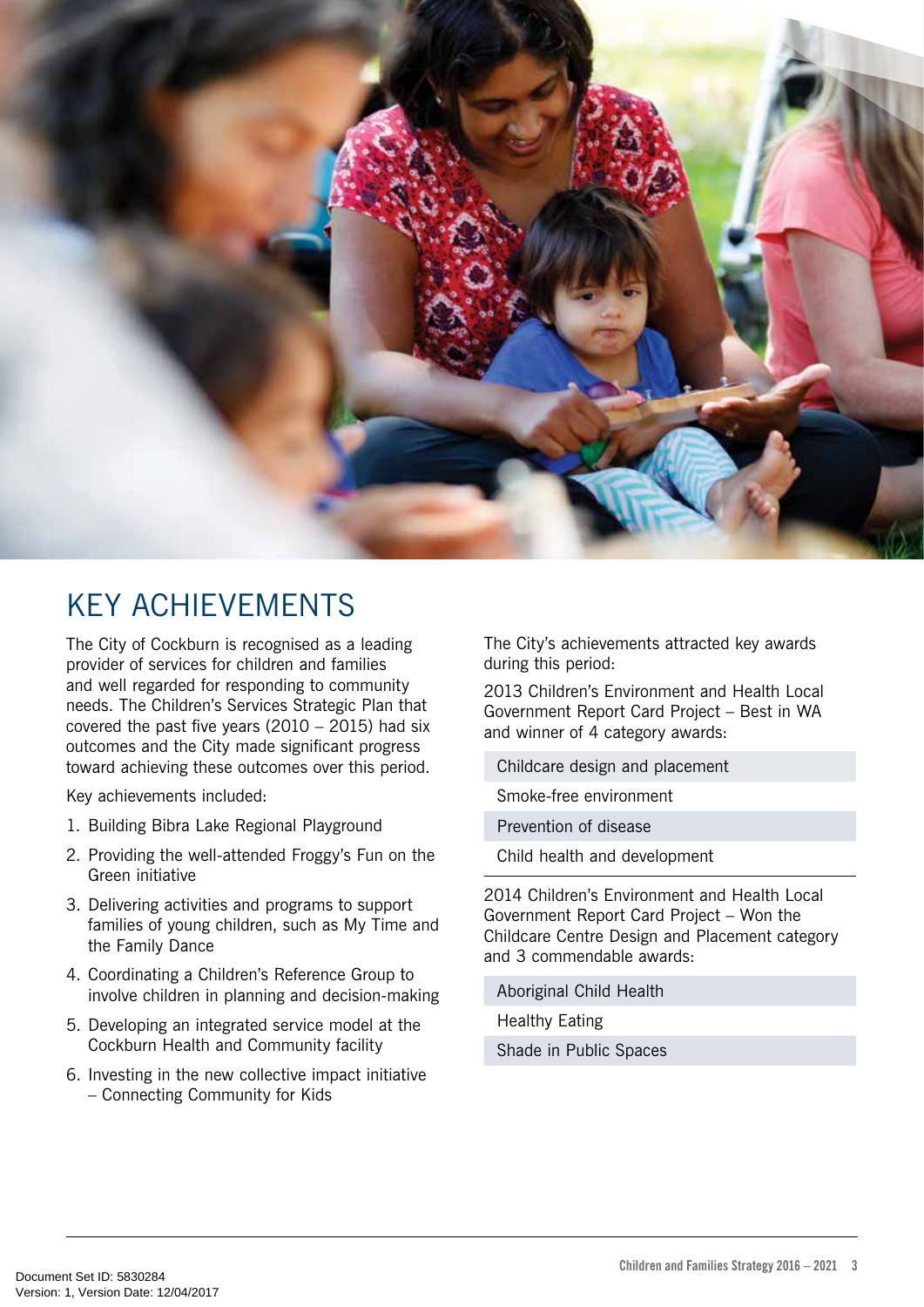# WHO LIVES IN COCKBURN

The information below gives a snapshot of children and families living in the City of Cockburn (based on most recent Census 2011 data).



### AUSTRALIAN EARLY DEVELOPMENT CENSUS (AEDC)(NATIONWIDE MEASURE, 2015)

- » The majority of children starting school in the City of Cockburn are doing well, however one in five are considered developmentally vulnerable
- » The language and cognitive skills of children starting school in the City of Cockburn has significantly improved over the last six years, however their social competence has significantly decreased over the same period
- » A third of children living in Coolbellup and more than a quarter of children living in Hamilton Hill, Munster, Spearwood, and Success are developmentally vulnerable when they start school
- » South Lake has significantly fewer children developmentally vulnerable when starting school, compared with three years ago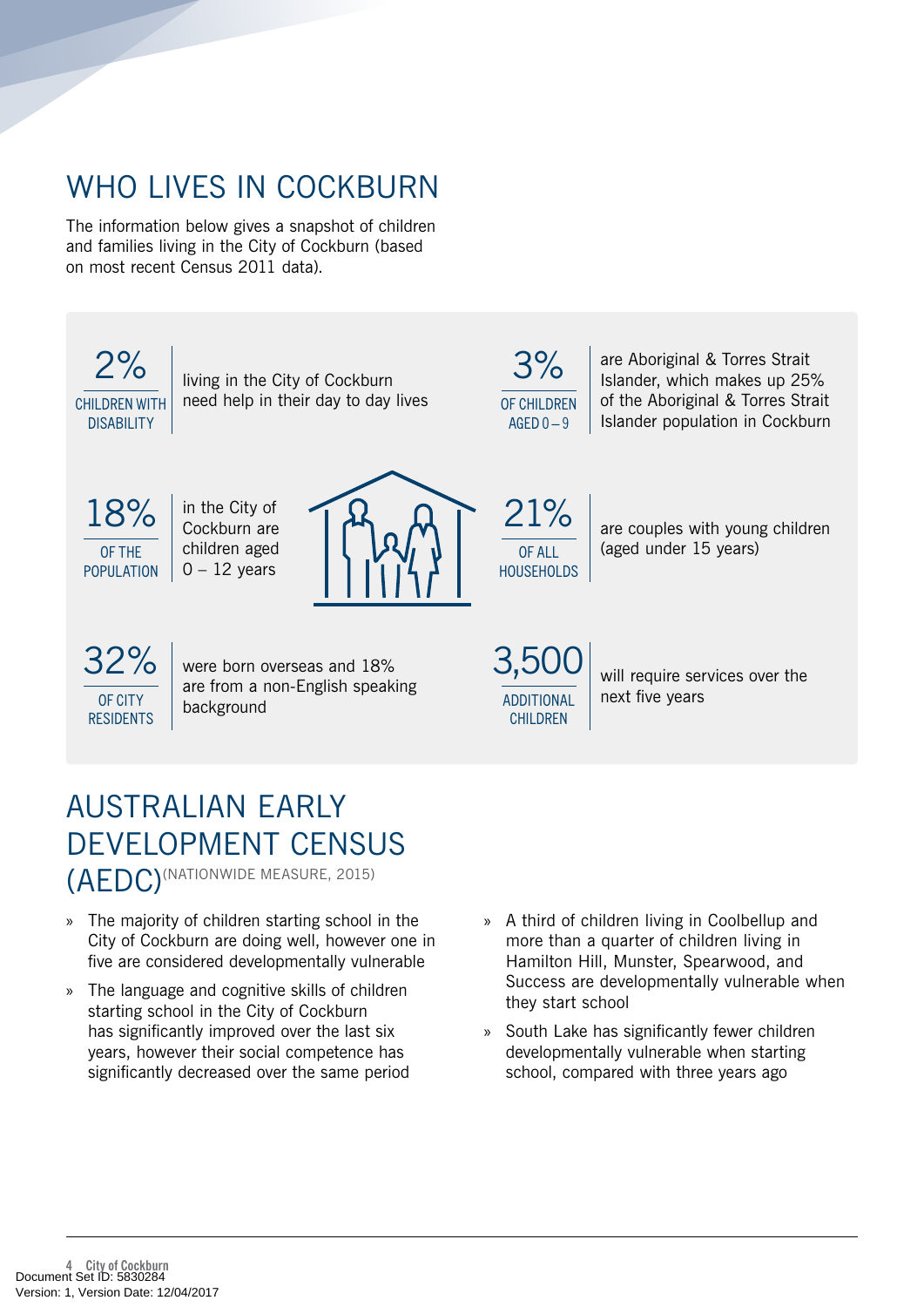## WHO WAS CONSULTED

Over the last two years we spoke with and listened to children, parents/caregivers, community groups, and City staff, including:



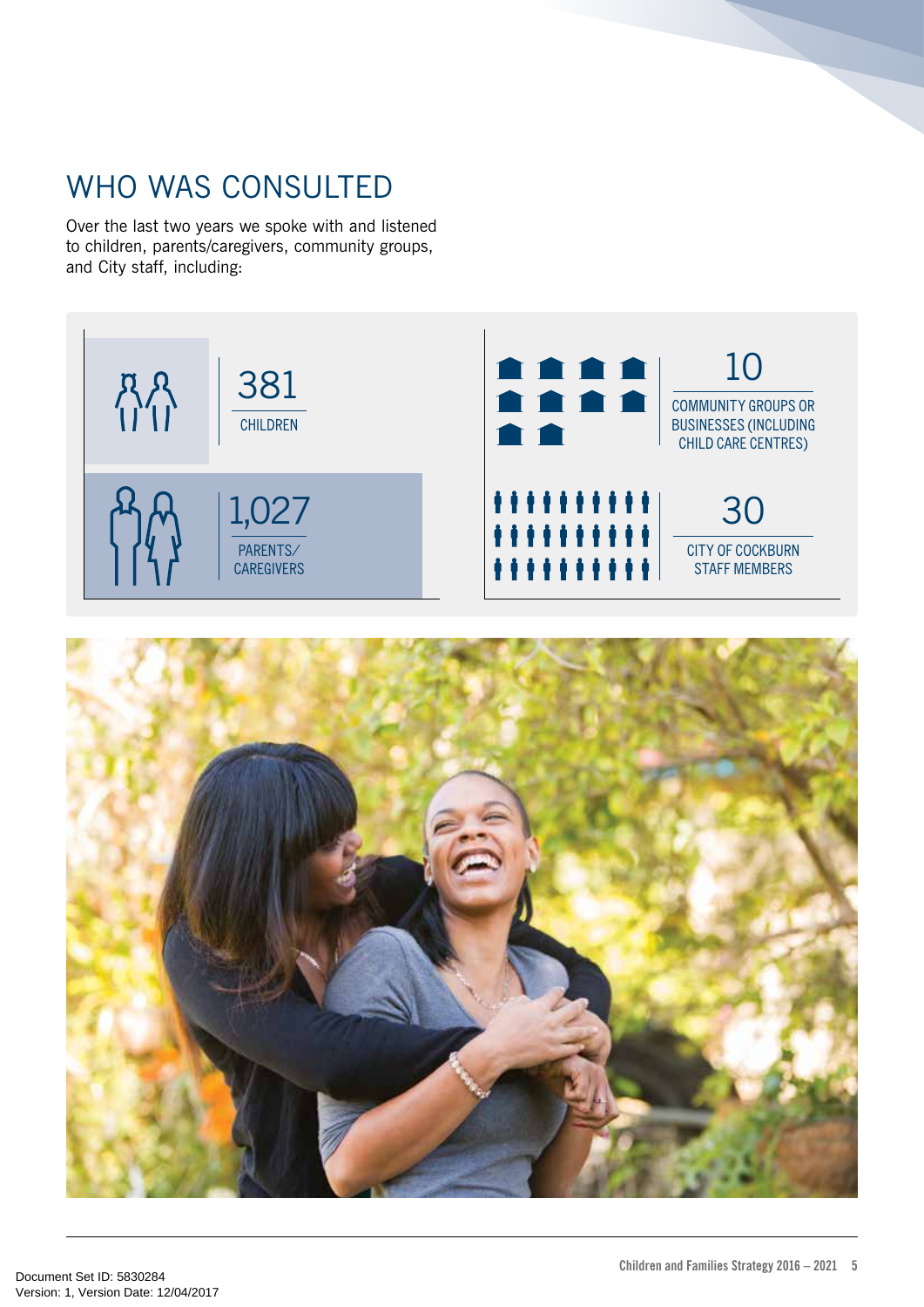## WHAT THE COMMUNITY TOLD US

### **Children**

Children told us what they like doing in the City of Cockburn and what they thought was important

They told us that:

They enjoy being with their friends and playing

They like being outdoors and their favourite activities are physical and active

Outdoor parks and playgrounds are important they like water and adventure elements, and being able to manipulate their environment, for example build cubbies

Fun and exciting venues and facilities are important - especially theme parks, skate parks, recreation facilities, also outdoor movies.

The cost of entry to facilities is important and they want things to be free or cheaper

They want the City to look appealing  $-$  to be bright, clean and cared for

Safety is important and they want good security, well maintained spaces, and no bullying

They are interested in fun shops that cater to their needs and interests

They recognise the importance of school, but are unenthusiastic about time spent at school and homework

They are concerned for those less fortunate

The environment is important and they worry most about pollution and wildlife

Technology is very important, and they did not want to imagine a world without it

### **Parents/caregivers**

Overall, parents/caregivers were positive about living in the City of Cockburn and the activities, events, facilities, and programs provided for families.

Parents/caregivers told us that they want:

Parks, playgrounds and outdoor spaces to be clean and well maintained with good amenities

More playgrounds to be fenced, have adequate shade, and include natural elements

Café facilities at playgrounds and more child-friendly cafés and businesses

Access to community gardens and more greening/ verge development in the City

A reduction in petty crime and an increase in security in the City

Improved traffic flow

Options for pre-school aged children during school holidays

Activities for younger children during the school holidays

Accessible and affordable activities for children with disabilities or additional needs

Access to affordable, quality child care, including occasional care

More local high schools

A greater focus on local places, events and community building, including local/pocket parks

To develop communities where neighbours know each other and contribute to local projects

#### **Community groups**

Community groups told us that isolation was a big issue for parents who found it difficult to access transport or who were facing other challenges.

They highlighted particular children and families in the community who may need specific attention or support.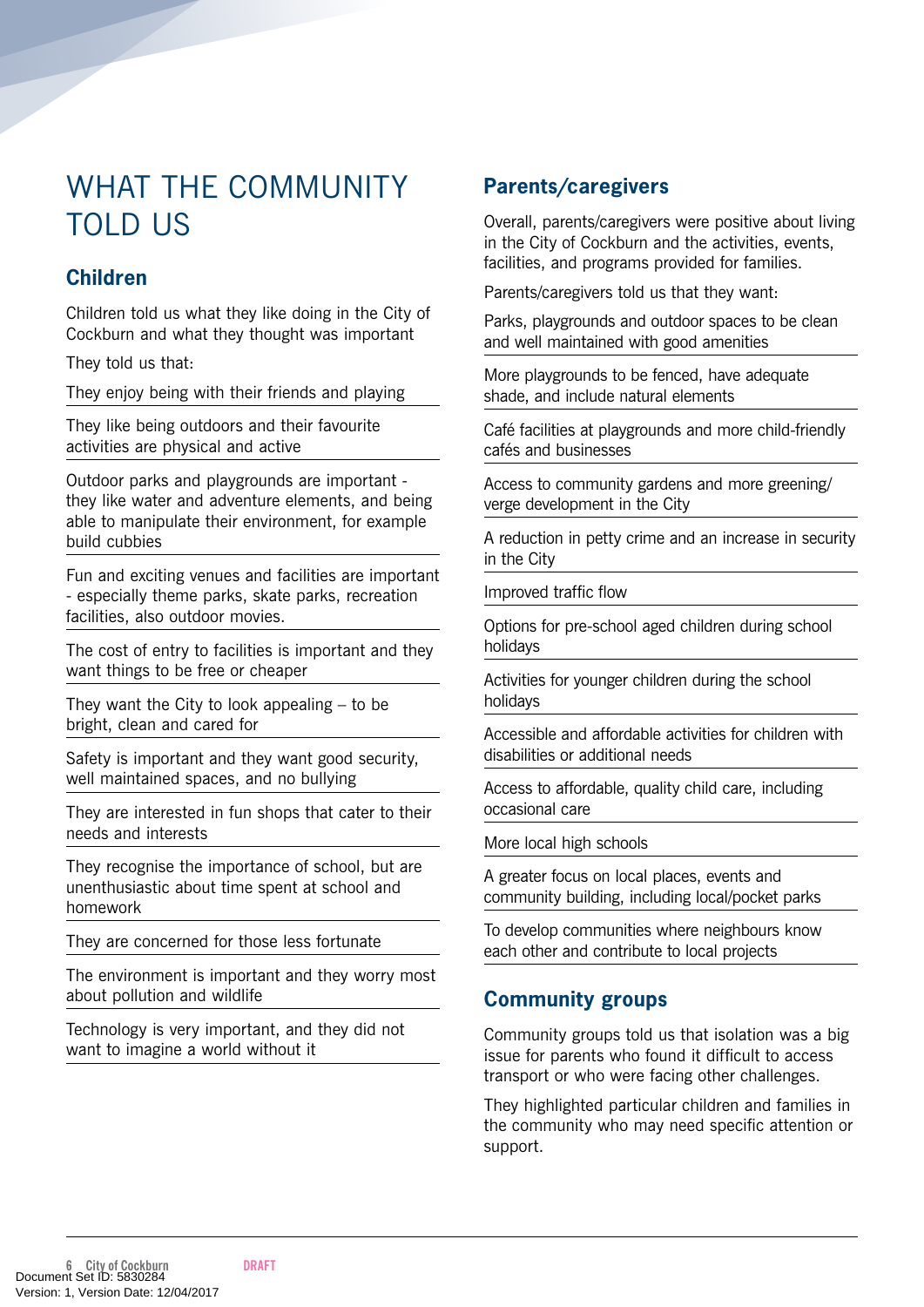Document Set ID: 5830284<br>Version: 1, Version Date: 12/04/2017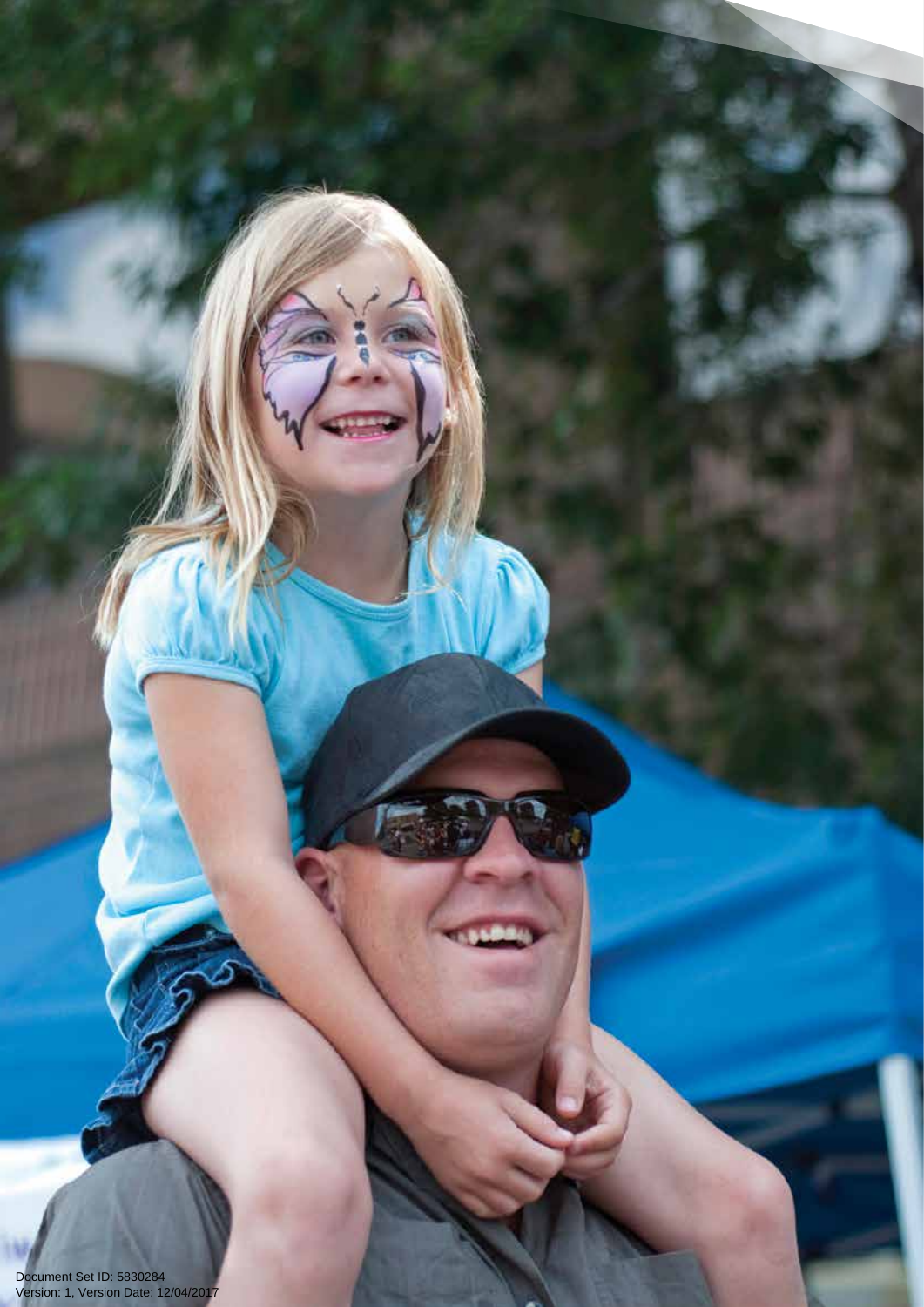### OUR VISION, OUTCOMES AND STRATEGIES

The Children and Families Strategy 2016 – 2021 was guided and informed by current research about the wellbeing of children and families, demographic trends across Cockburn, existing services, activities and facilities currently provided by the City, consultation with the community and identification of trends.

The table below is the City of Cockburn's Children and Families Strategy 2016 – 2021.

| <b>Outcome</b>                                                                                                                                              | <b>Strategies</b> |                                                                                                                                                                     |  |
|-------------------------------------------------------------------------------------------------------------------------------------------------------------|-------------------|---------------------------------------------------------------------------------------------------------------------------------------------------------------------|--|
| Outcome 1                                                                                                                                                   |                   |                                                                                                                                                                     |  |
| The City of Cockburn has family-<br>friendly facilities and environments<br>which support healthy child<br>development and family/community<br>connectivity | 1.1               | Create and maintain family-friendly parks and playgrounds using<br>best practice research and a collaborative community approach                                    |  |
|                                                                                                                                                             | 1.2 <sub>2</sub>  | Support the planning, development, and promotion of<br>accessible and affordable family-friendly facilities                                                         |  |
|                                                                                                                                                             | 1.3               | Advocate for neighbourhood policies and planning that build<br>family-friendly communities, support safety and remove barriers<br>to outdoor play and recreation    |  |
| <b>Outcome 2</b>                                                                                                                                            |                   |                                                                                                                                                                     |  |
| Children and families have access<br>to services, programs, activities,<br>and events that support their<br>health, wellbeing, and quality<br>family time   | 2.1               | Provide and promote a variety of accessible recreation activities,<br>programs, and events for children aged 0 to 12                                                |  |
|                                                                                                                                                             | 2.2               | Develop events and activities that provide opportunities for<br>families to spend time together                                                                     |  |
|                                                                                                                                                             |                   | 2.3 Value and support the role of parents and caregivers by building<br>their knowledge, capacity, and confidence                                                   |  |
|                                                                                                                                                             | $2.4^{\circ}$     | Work collaboratively with all stakeholders to develop the<br>provision of quality child care that meets the needs of parents/<br>caregivers in the City of Cockburn |  |
|                                                                                                                                                             | 2.5               | Target services and programs to improve the health and<br>wellbeing of vulnerable children and families                                                             |  |
|                                                                                                                                                             | 2.6               | Utilise the AEDC data to work collaboratively to improve the<br>outcomes of children living in the City of Cockburn                                                 |  |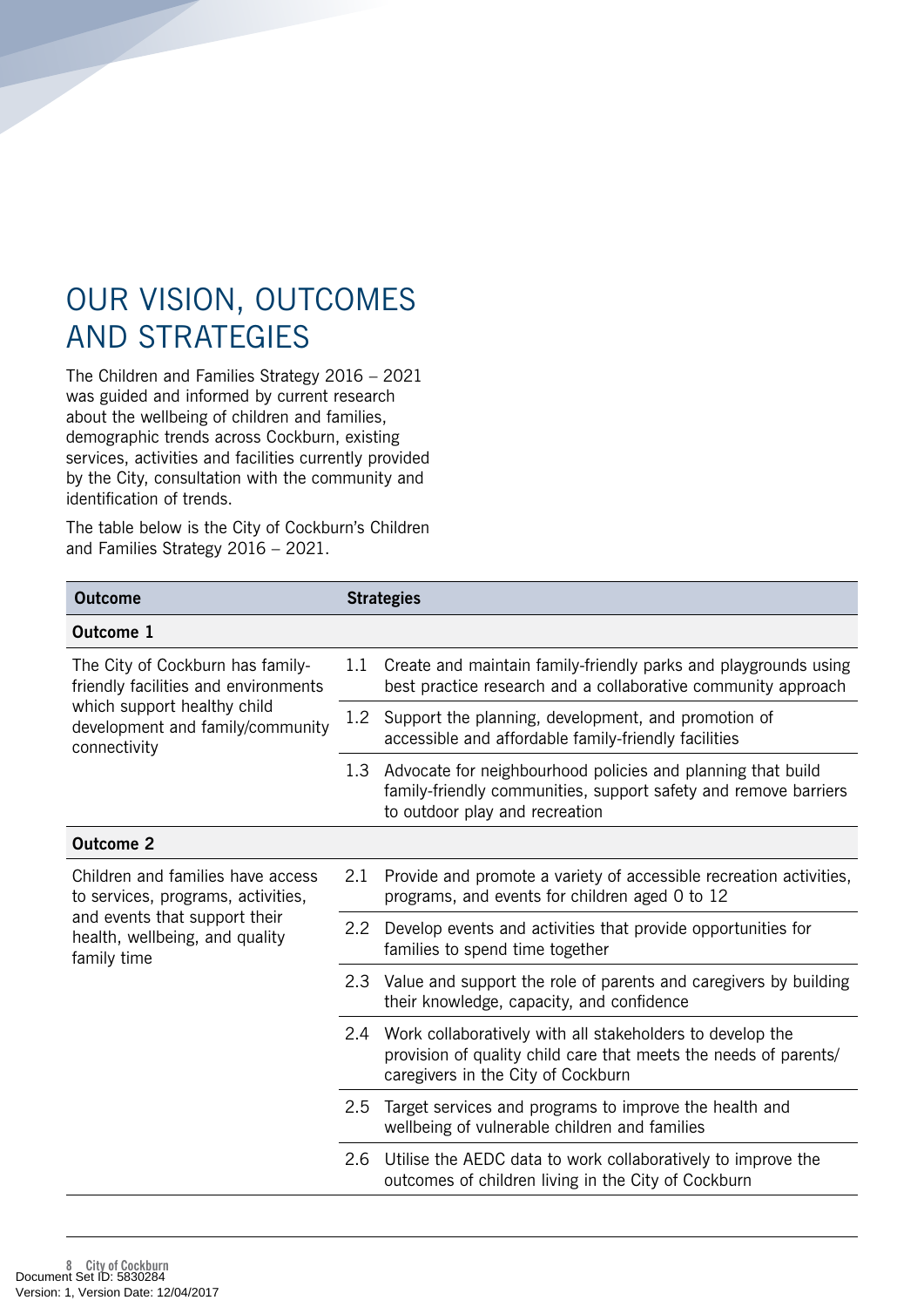

### *Vision*

*Children and families in the City of Cockburn enjoy safe and equitable access to places, activities and support that enable them to thrive.*

| <b>Outcome</b>                                                                                                                                                                                | <b>Strategies</b> |                                                                                                                                                                                                                                   |
|-----------------------------------------------------------------------------------------------------------------------------------------------------------------------------------------------|-------------------|-----------------------------------------------------------------------------------------------------------------------------------------------------------------------------------------------------------------------------------|
| <b>Outcome 3</b>                                                                                                                                                                              |                   |                                                                                                                                                                                                                                   |
| Children and families in Cockburn<br>are well-informed, valued, and<br>involved in decision-making                                                                                            | 3.1               | Continue to develop and implement mechanisms that enable<br>children to be informed and authentically involved in planning<br>and decision-making by the City                                                                     |
|                                                                                                                                                                                               |                   | 3.2 Celebrate and promote the contribution that children make to<br>the City                                                                                                                                                      |
|                                                                                                                                                                                               | 3.3               | Develop mechanisms that facilitate the provision of accessible<br>information to children and families, with particular attention to<br>hard-to-reach groups                                                                      |
|                                                                                                                                                                                               | 3.4               | Build and support the capacity of parents/caregivers to develop<br>connections and champion initiatives in their local communities                                                                                                |
|                                                                                                                                                                                               | 3.5               | Promote City projects, plans, programs, and services that are<br>innovative or achieve excellence in improving outcomes for<br>children and families                                                                              |
| <b>Outcome 4</b>                                                                                                                                                                              |                   |                                                                                                                                                                                                                                   |
| The City of Cockburn is informed of 4.1<br>current and best practice research<br>and collaborates effectively<br>to identify and respond to the<br>emerging needs of children and<br>families |                   | Build and maintain strong connections with key organisations,<br>institutions, and research bodies that can provide information<br>around current and best practice research related to the<br>wellbeing of children and families |
|                                                                                                                                                                                               | 4.2               | Develop partnerships which strengthen the City's ability to<br>respond to the needs of children and families                                                                                                                      |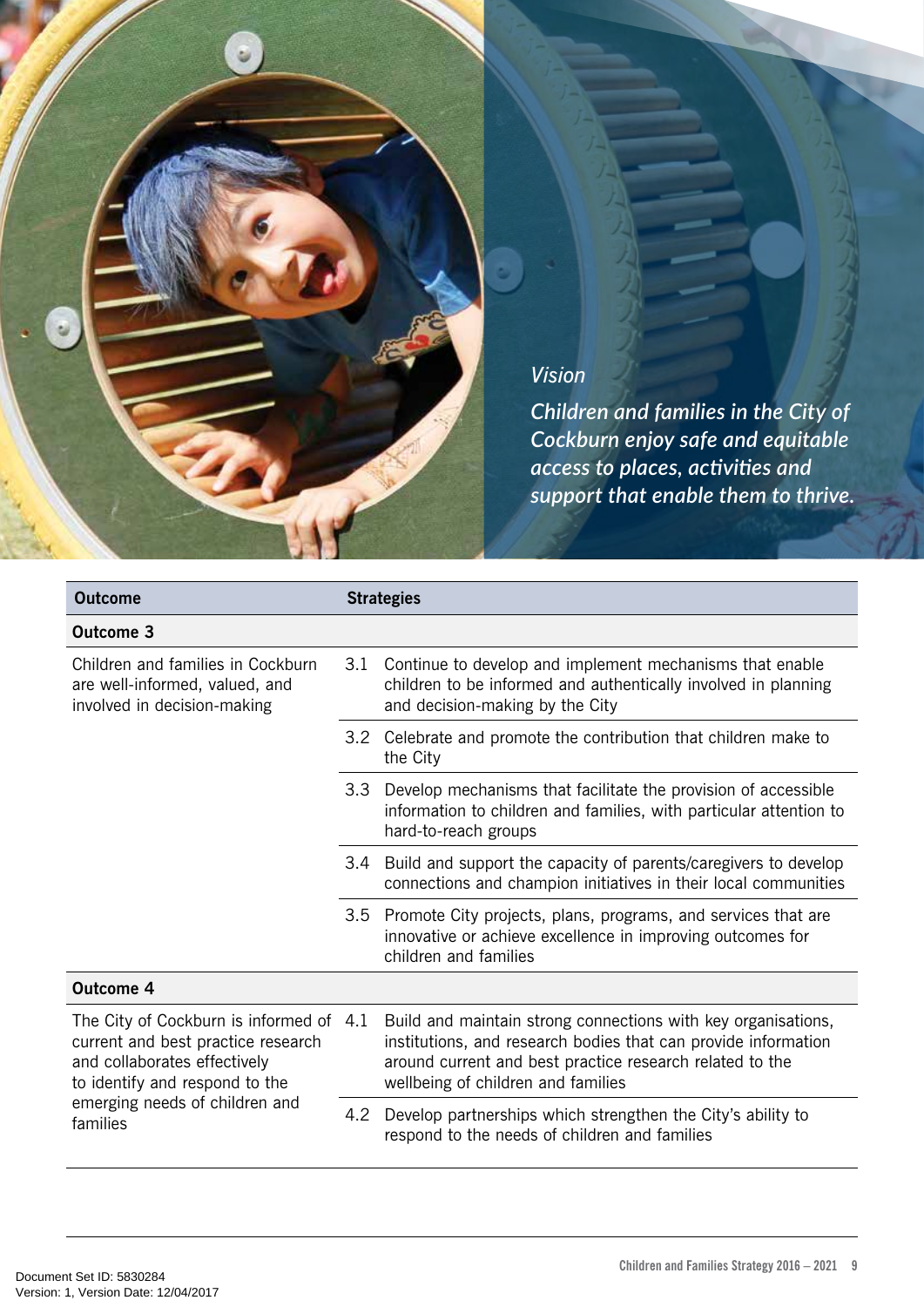# ACTIONS

A full implementation plan has been developed to achieve the four outcomes in the strategy.

Included in this plan are eight priority actions:

| Eight priority actions for the Children and Families Strategy 2016 - 2021 |                                                                                                                                                                                                                           |                                             |                                                               |  |  |  |  |
|---------------------------------------------------------------------------|---------------------------------------------------------------------------------------------------------------------------------------------------------------------------------------------------------------------------|---------------------------------------------|---------------------------------------------------------------|--|--|--|--|
| 1.1.6                                                                     | Investigate the development of a City-wide<br>play space plan                                                                                                                                                             | 2017/18 for Play space<br>plan (consultant) | \$5,000                                                       |  |  |  |  |
|                                                                           |                                                                                                                                                                                                                           | 2018/19 for development                     |                                                               |  |  |  |  |
| 2.1.2                                                                     | Continue provision of existing services for<br>families including Children's Development,<br>Early Years, Child Care, Cockburn Support,<br>Financial Counselling and Library services                                     | 2016/17 and ongoing                         | <b>Existing resources</b><br>including grant funds            |  |  |  |  |
| 2.1.7                                                                     | Review the options for pre-school aged<br>children during the school holidays and either<br>develop a City-run program and/or promote<br>other options to families                                                        | 2018/19 and ongoing                         | Existing resources                                            |  |  |  |  |
| 2.2.1                                                                     | Investigate providing small, family-friendly                                                                                                                                                                              | 2017/18 for investigation                   | <b>Existing resources</b>                                     |  |  |  |  |
|                                                                           | music and other pop up events, using local<br>talent across the City.                                                                                                                                                     | Ongoing (if feasible)                       |                                                               |  |  |  |  |
| 2.5.7                                                                     | Advocate for a Multicultural Officer position at<br>the City to adequately assess and address the<br>unique need of these families                                                                                        | 2017/18                                     | New fulltime position<br><b>Workforce Plan</b><br>$(2016-21)$ |  |  |  |  |
| 2.6.2                                                                     | Develop a whole of community action plan to                                                                                                                                                                               | 2017/18 for plan                            | <b>Existing resources</b>                                     |  |  |  |  |
|                                                                           | work in partnership with key stakeholders to<br>improve AEDC results in targeted suburbs                                                                                                                                  | development                                 | \$5,000                                                       |  |  |  |  |
|                                                                           |                                                                                                                                                                                                                           | 2017/18 and ongoing                         |                                                               |  |  |  |  |
| 3.1.6                                                                     | Advocate for a whole of City approach<br>to consulting with children including the<br>Children's Reference Group (CRG), when<br>planning and developing events, programs,<br>services and facilities that affect children | 2017/18 and ongoing                         | <b>Existing resources</b>                                     |  |  |  |  |
| 3.1.7                                                                     | Involve Children's Development and/or consult<br>with children in the development of all new<br>playgrounds and play spaces                                                                                               | Ongoing                                     | <b>Existing resources</b>                                     |  |  |  |  |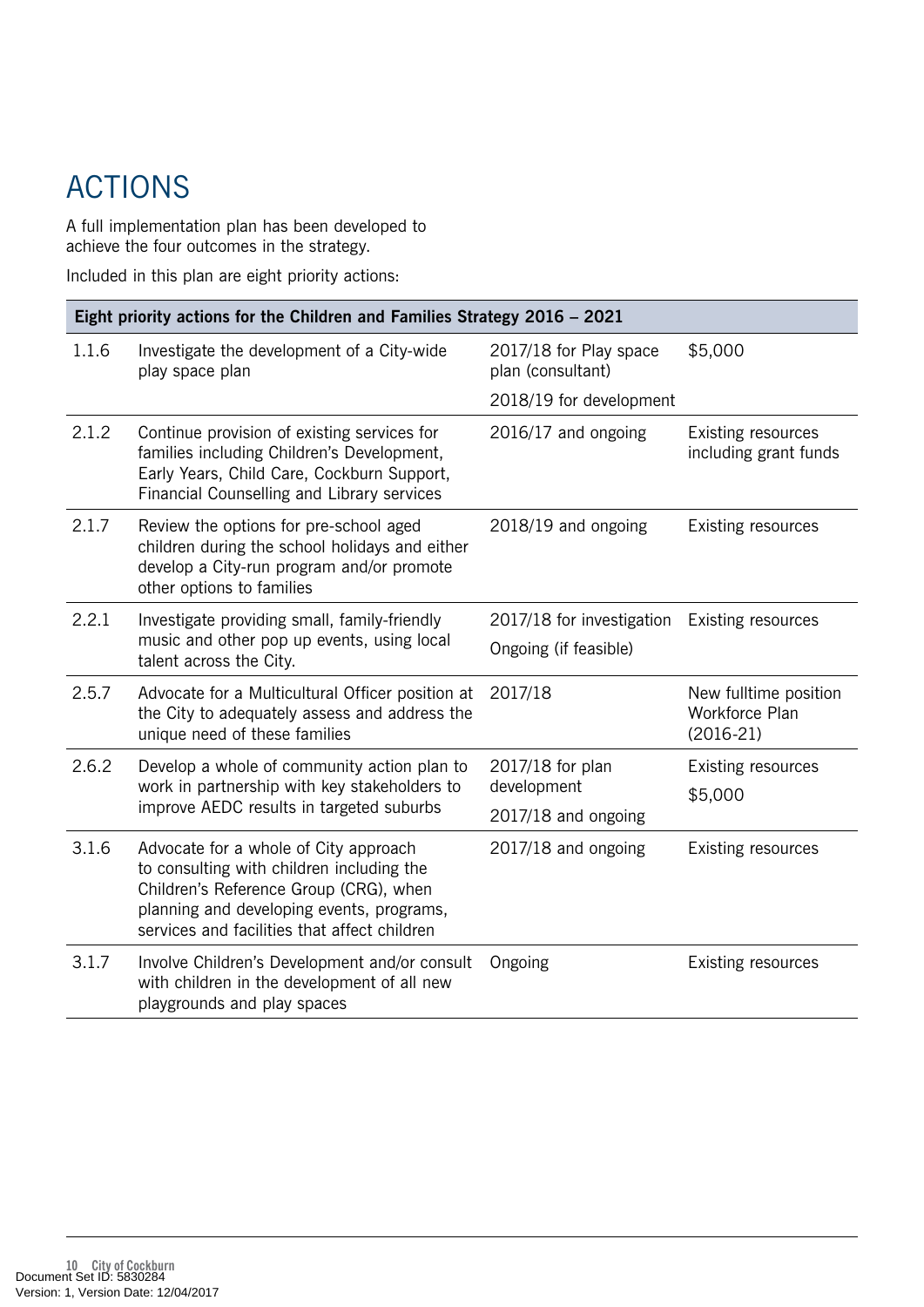

### REVIEW PROCESS

Community members are invited to provide feedback at any time on the Children and Families Strategy 2016 - 2021 via Comment on Cockburn comment.cockburn.wa.gov.au or phone 9411 3444, Children's Development.

An annual review of the plan will be undertaken with a written update available to the community via the website.

A comprehensive review of all components of the Children and Families Strategy will be undertaken in 2021.

# FURTHER INFORMATION

Copies of the Children and Families Strategy can be downloaded from the City of Cockburn website cockburn.wa.gov.au or in hard copy from the City of Cockburn.